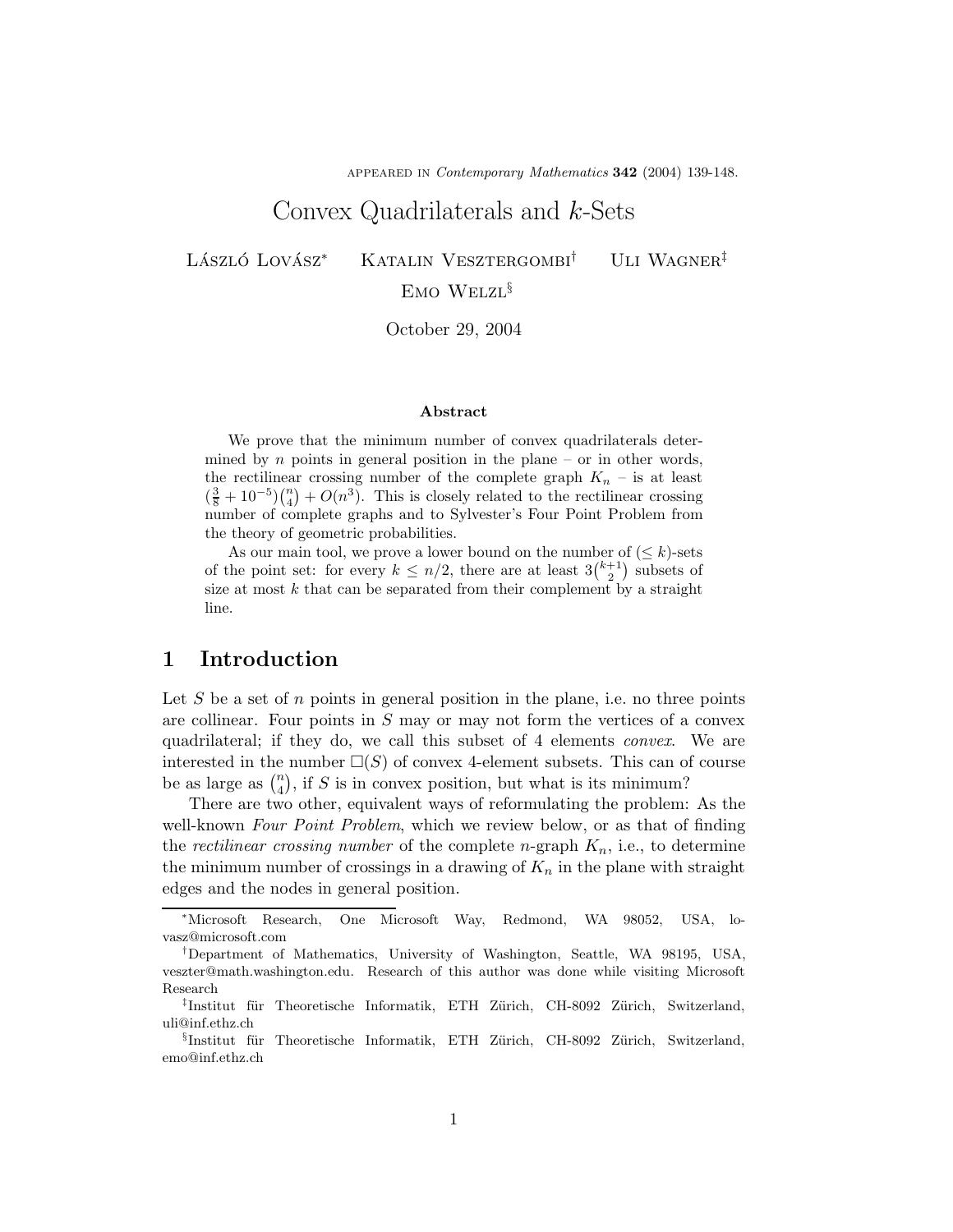We note here that the rectilinear crossing number of complete graphs also determines the rectilinear crossing number of random graphs (provided the probability for an edge to appear is at least  $\frac{\ln n}{n}$ , as was shown by Spencer and Tóth [16].

It is easy to see that for  $n = 5$  we get at least one convex 4-element subset, from which it follows by straightforward averaging that at least 1/5 of the 4 element subsets are convex for every  $n \geq 5$ . Similarly, if we have a lower bound for some fixed number  $n_0$  of points, then this gives a lower bound for every  $n \geq n_0$ . The best lower bound proved by this method is due to Aichholzer, Aurenhammer, and Krasser [2]: they obtained the lower bound of  $0.3115\binom{n}{4}$  by inspecting all configurations of 11 points.

The first lower bound based on a different method was  $\frac{53-5\sqrt{13}}{216} \binom{n}{4} + O(n^3) \approx$  $0.3288\binom{n}{4}$ , which was established in [19].

Upper bounds on the minimum number of convex quadrilaterals were given by constructions of Jensen [12], Singer [15] and others; the best upper bound is  $0.3807\binom{n}{4}$ , also due to Aichholzer, Aurenhammer and Krasser [2]. The best construction "by hand", i.e., without a computer-generated base case, yields an upper bound of  $0.3838\binom{n}{4}$  and is due to Brodsky, Durocher, and Gethner [6].

As mentioned above, there is yet another equivalent way of looking at the question: For a (Borel) probability ditribution  $\mu$  in the plane, let  $\Box(\mu)$  denote the probability that four independent  $\mu$ -random points form a convex quadrilateral. We assume that every line has  $\mu$ -measure zero, so that degenerate configurations occur only with probability zero. Then,

$$
\inf_{\mu} \Box(\mu) = \lim_{n \to \infty} \max_{|S| = n} \frac{\Box(S)}{\binom{n}{4}},
$$

as was pointed out by Scheinerman and Wilf [14]. (It follows from the averaging argument outlined above that the sequence on the right-hand side is monotonically increasing, so that the limit exists.) This remains true even if we restrict our attention to uniform distributions on bounded open sets, or on regions bounded by a simple closed Jordan curve.

In this "continuous" set-up, the problem is known as Sylvester's Four Point Problem, because it was first posed by Sylvester [17] in 1864 (without, however, adressing the issue of the dependence on the underlying distribution). At first, investigations focussed on the case of a uniform distribution  $\mu_K$  on a *convex* body  $K$  in the plane. For this special case, the problem was solved by Blaschke [5], who showed that

$$
\frac{2}{3} \leq \Box(\mu_K) \leq 1 - \frac{35}{12\pi^2} \approx 0.704,
$$

and that both inequalities are sharp: The lower bound is attained iff  $K$  is a triangle, and the upper bound iff  $K$  is an ellipse.

We work in the set-up of finite point sets. Our main theorem is the following lower bound: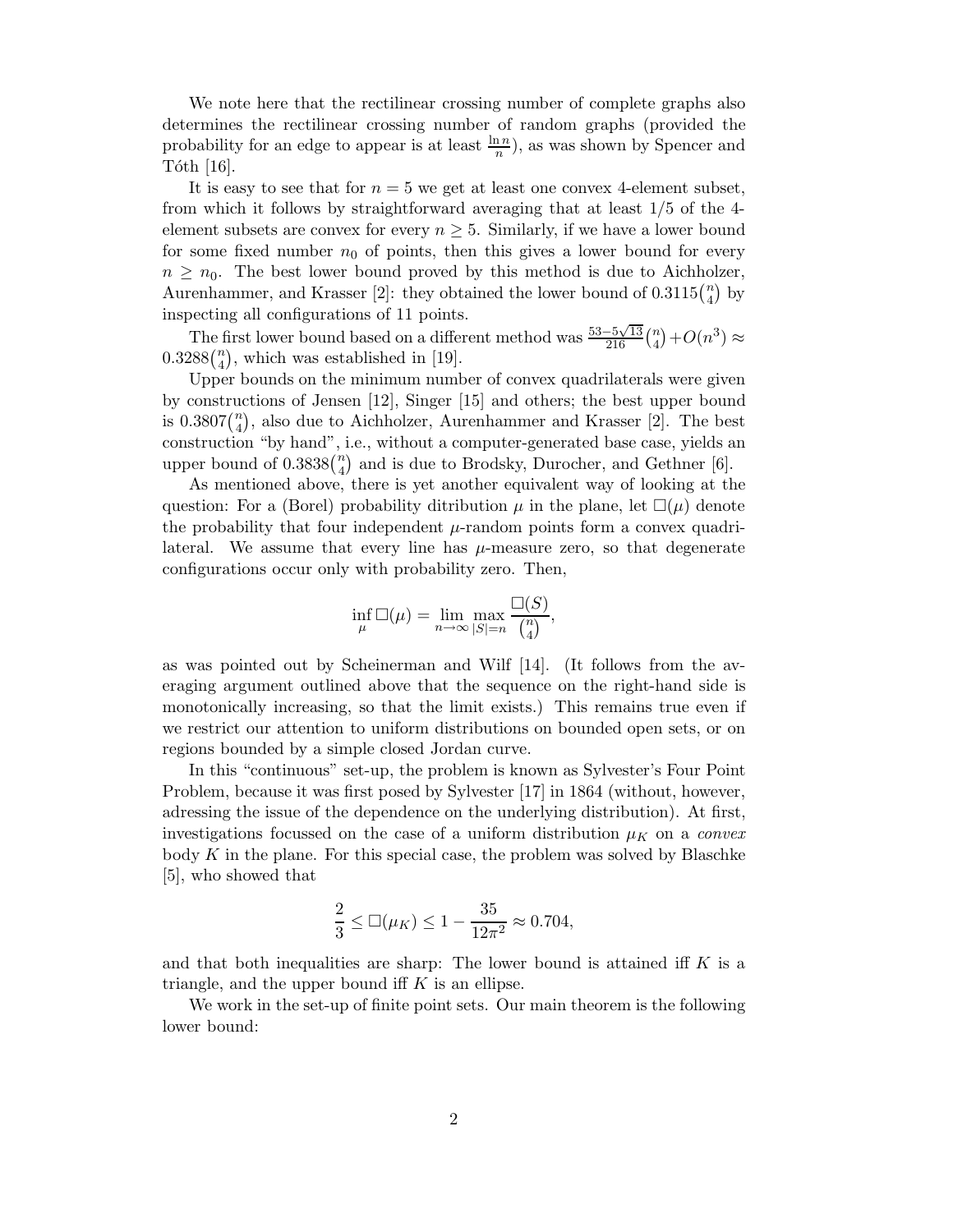**Theorem 1.** Let S be a set of n points in the plane in general position. Then the number  $\square(S)$  of convex quadrilaterals determined by S is at least

$$
(3/8+\varepsilon)\binom{n}{4}+O(n^3)>0.37501\binom{n}{4},
$$

where  $\varepsilon \approx 1.0887 \cdot 10^{-5}$ .

We note that a lower bound of  $3/8\binom{n}{4}$  has been proved independently by Ábrego and Fernández-Merchant  $[1]$ , using methods similar to ours.

The small  $\varepsilon$  is significant for the following reason. If one drops the requirement that the edges be represented by straight line segments and instead allows general Jordan arcs, then  $K_n$  can be drawn with  $3/8\binom{n}{4}+O(n^3)$  crossings [11, 13]. So, while it is well-known that the ordinary crossing number and the rectilinear crossing number of complete graphs differ (the smallest  $n$  for which they differ is 8, see [15]), our lower bound shows that the difference lies in the asymptotically relevant term.

The first ingredient of our proof is an expression of the number of convex quadrilaterals in terms of k-sets of S. A k-set of S is a subset  $T \subseteq S$  of cardinality k such that T can be separated from its complement  $T \setminus S$  by a line. An *i*-set with  $1 \leq i \leq k$  is called an  $(\leq k)$ -set.

The second ingredient is the following bound on the number of  $(< k$ )-sets:

Theorem 2. Let S be a set of n points in the plane in general position, and  $k < n/2$ . Then the number of  $(\leq k)$ -sets of S is at least  $3{k+1 \choose 2}$ .

This lower bound was first formulated by Edelsbrunner, Hasan, Seidel, and Chen [8]. Unfortunately, their proof seems to contain an unpluggable gap. Our proof will, however, follow the same basic approach via circular sequences (see  $[10]$ ).

We note that this bound is tight for  $k \leq n/3$ , as shown by a construction which will also be instructive for many of the arguments that follow.

**Example 3.** Let  $r_1$ ,  $r_2$  and  $r_3$  be three rays emanating from the origin with an angle of 120 $\degree$  between each pair. Let  $S_i$  be a set of m points in general position, all very close to  $r_i$  but at distance at least 1 from each other and from the origin. Let  $S = S_1 \cup S_2 \cup S_3$ .

Then for  $1 \leq k \leq n/3$ , every k-set of S contains the i points farthest from 0 in one  $S_a$ , for some  $1 \leq i \leq k$ , and the  $(k-i)$  points farthest from 0 in another  $S_b$ . Hence the number of k-sets is 3k and the number of  $(\leq k)$ -sets equals  $3\binom{k+1}{2}$ .

However, the bound in Theorem 2 is not tight if k is near  $n/2$ . To get the tiny improvement over 3/8, we use a consequence of the results in [20]:

**Theorem 4.** Let S be a set of n points in the plane in general position, and  $k < n/2$ . Then the number of  $( $k$ )-sets of S is at least$ 

$$
\binom{n}{2} - n\sqrt{n^2 - 2n - 4k^2 + 4k}.
$$

This bound is better than  $3\binom{k+1}{2}$  if  $k > 0.4956n$ .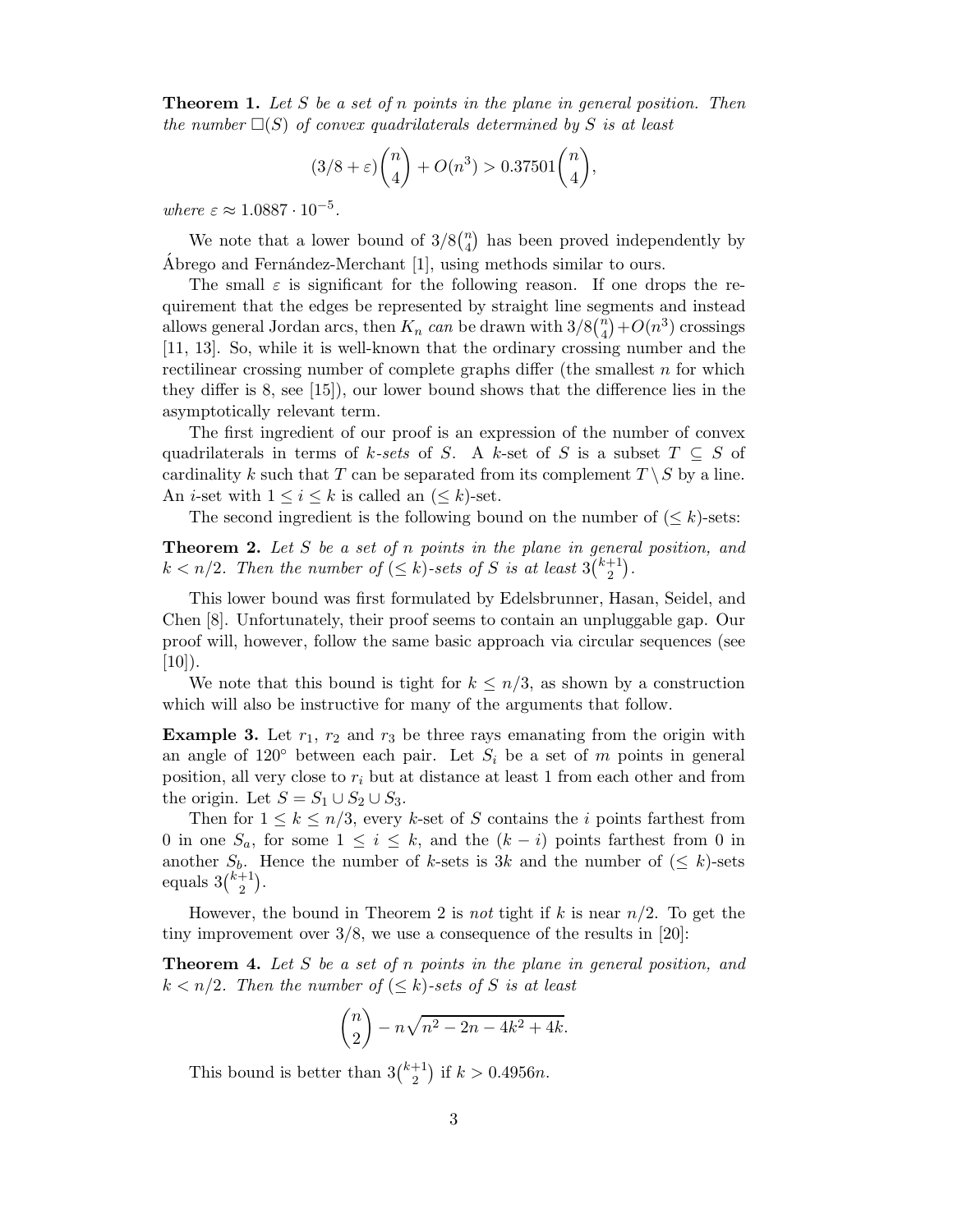#### 2  $k$ -Sets, *j*-Edges and Convex Quadrilaterals

It is known [3] that the maximum number of  $( $k$ )-sets of an *n*-point set in the$ plane is  $nk$ , which is attained for point sets in convex position (and only for those, see [21]). By contrast, despite significant progress in recent years, the problem of determining the (order of magnitude of) the maximum number of  $k$ -sets for a single  $k$  remains tantalizingly open (the currently best bounds are  $O(nk^{1/3})$  and  $ne^{\Omega(\log k)}$ , due to Dey [7] and Tóth [18], respectively).

Often, it is technically more convenient to think about the  $k$ -set problem in terms of the following, related objects. A j-edge of  $S$  is an ordered pair  $uv$ , with  $u, v \in S$  and  $u \neq v$ , such that there are exactly j points of S on the right hand side of the line uv. Let  $e_j = e_j(S)$  denote the number of j-edges of S; it is well known and not hard to see that for  $1 \leq k \leq n-1$ , the number of k-sets is  $e_{k-1}$ . An *i*-edge with  $i \leq j$  will be called a  $(\leq j)$ -edge; we denote the number of  $(\leq j)$ -edges by  $E_j = e_0 + \ldots + e_j$ .

Let  $\Box$  denote the number of 4-tuples of points in S that are in convex position, and let  $\triangle$  denote the number of those in concave position. We are now ready to state the crucial lemma (also noted in [21]), which expresses  $\Box$  as a positive linear combination of the numbers  $e_j$  (one might say, as the second moment of the distribution of j-edges).

**Lemma 5.** For every set of  $n$  points in the plane in general position,

$$
\Box = \sum_{j < \frac{n-2}{2}} e_j \left( \frac{n-2}{2} - j \right)^2 - \frac{3}{4} {n \choose 3}.
$$

Proof. Clearly we have

$$
\Box + \triangle = \binom{n}{4}.
$$
\n(1)

To get another equation between these quantities, let us count, in two different ways, ordered 4-tuples  $(u, v, w, z)$  such that w is on the right of the line uv and z is on the left of this line. First, if  $\{u, v, w, z\}$  is in convex position, then we can order it in 4 ways to get such an ordered quadruple; if  $\{u, v, w, z\}$  is in concave position, then it has 6 such orderings. Hence the number of such ordered quadruples is  $4\Box + 6\triangle$ . On the other hand, any j-edge uv it can be completed to such a quadruple in  $j(n - j - 2)$  ways. So we have

$$
4\square + 6\square = \sum_{j=0}^{n-2} e_j j(n-j-2). \tag{2}
$$

From (1) and (2) we get that

$$
\Box = \frac{1}{2} \left( 6 \binom{n}{4} - \sum_{j=0}^{n-2} e_j (n-j-2) j \right).
$$

Using that

$$
\sum_{j=0}^{n-2} e_j = n(n-1),
$$
\n(3)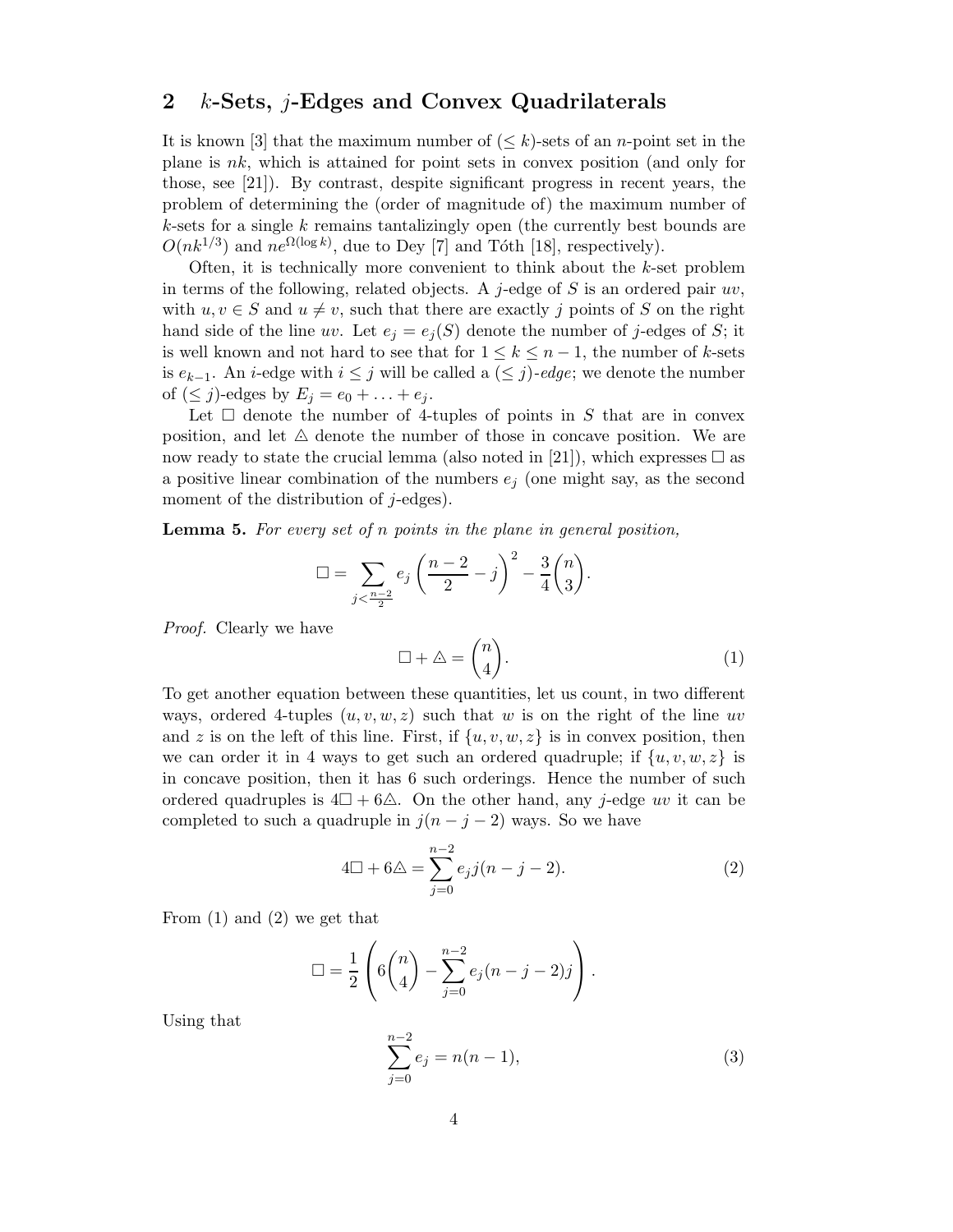we can write

$$
6\binom{n}{4} = \sum_{j=0}^{n-2} e_j \frac{(n-2)(n-3)}{4}
$$

to get

$$
\Box = \frac{1}{2} \left( \sum_{j=0}^{n-2} e_j \left( \frac{(n-2)(n-3)}{4} - j(n-j-2) \right) \right),
$$

from which the lemma follows by simple computation, using that  $e_j = e_{n-2-j}$ .

Having expressed  $\Box$  (up to some error term) as a positive linear combination of the  $e_i$ 's, we can substitute any lower estimates for the numbers  $e_i$  to obtain a lower bound for  $\Box$ .

It is not hard to derive a sharp lower bound for each individual  $e_i$ . We will use the following theorem from [9]

**Theorem 6.** Let S be a set of n points in the plane in general position, and let T be a k-set of S. Then for every  $0 \leq j \leq (n-2)/2$ , the number of j-edges uv with  $u \in T$  and  $v \in S \setminus T$  is exactly  $\min(j+1, k, n-k)$ .

Proposition 7. For every set of n points in the plane in general position and for every  $j < \frac{n-2}{2}$ ,

 $e_i > 2j + 3.$ 

For every  $j \geq 0$  and  $n \geq 2j + 3$ , this bound is attained.

*Proof.* Consider any  $j$ -edge  $uv$ , and let  $e$  be the line obtained by shifting the line uv by a small distance so that u and v are also on the right hand side, and let  $T$  be the set of points of  $S$  on the smaller side of  $e$ . This will be the side containing u and v unless  $n = 2j + 3$ ; hence  $|T| \geq j + 1$ . By Theorem 6, the number of j-edges xy with  $x \in T$ ,  $y \in S \setminus T$  is exactly  $j + 1$ . Similarly, the number of j-edges xy with  $y \in T$ ,  $x \in S \setminus T$  is exactly  $j + 1$ , and these are distinct from the others since  $n \geq 2j + 3$ . Together with uv, this gives a total of  $2j + 3$  such pairs. of  $2i + 3$  such pairs.

The following construction shows that this bound is sharp.

**Example 8.** Let  $S_0$  be a regular  $(2j+3)$ -gon, and let  $S_1$  be any set of  $n-2j-3$ points in general position very near the center of  $S_0$ .

Every line through any point in  $S_1$  has at least  $j+1$  points of  $S_0$  on both sides, so the j-edges are the longest diagonals of  $S_0$ , which shows that their number is  $2j + 3$ .

Using Proposition 7 in the formula of Lemma 5, we get

$$
\Box \ge \sum_{j < \frac{n-2}{2}} (2j-3) \left( \frac{n-2}{2} - j \right)^2 - \frac{3}{4} {n \choose 3} = \frac{1}{4} {n \choose 4} + O(n^3).
$$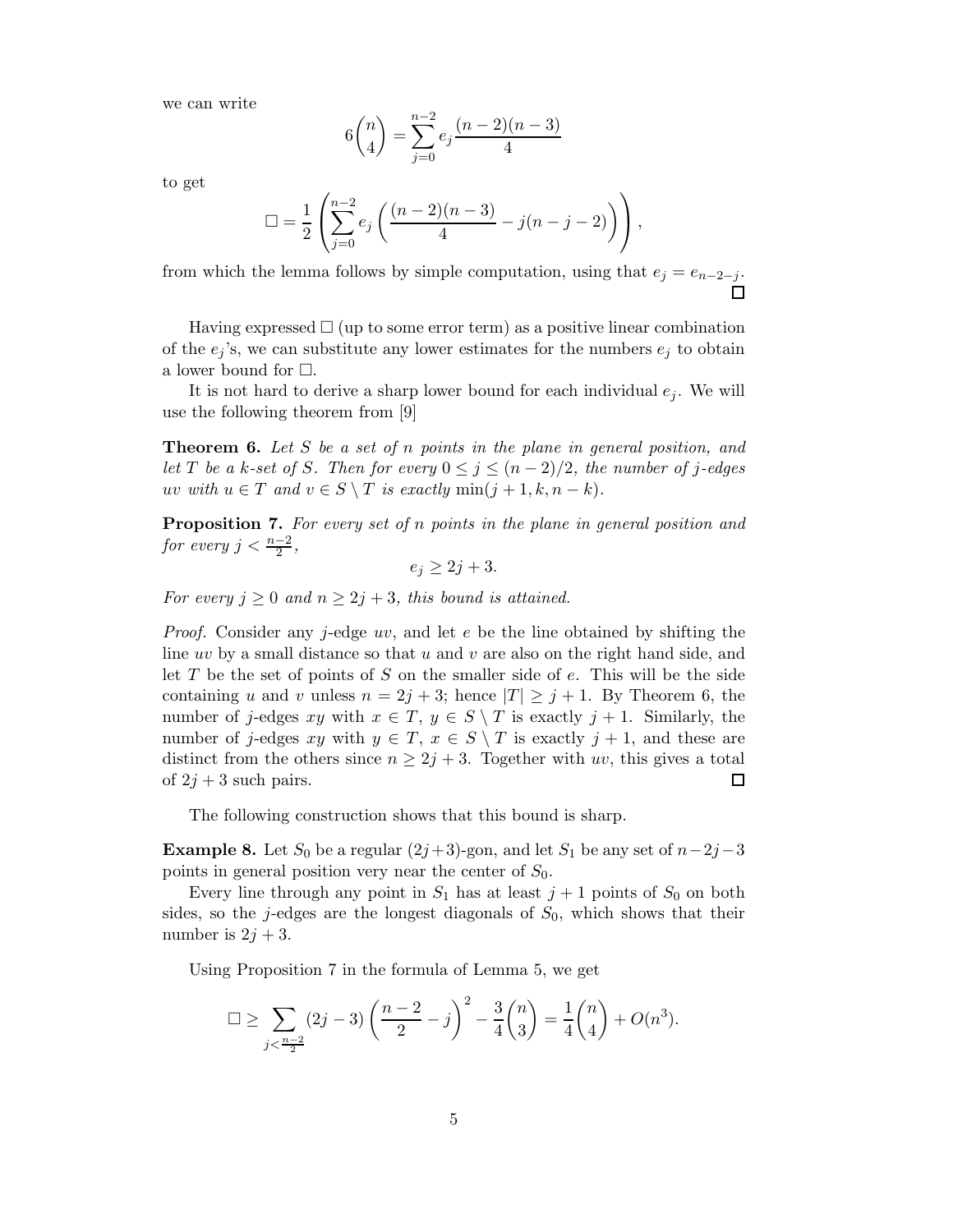This lower bound for  $\Box$  is weaker than previously known lower bounds. Its weakness rests mainly in the fact that the point set in Example 8 is highly attuned to the specific  $j$  at hand.

To obtain the stronger lower bound stated in Theorem 1, we do "integration by parts", i.e., we pass from j-facets to  $(\leq j)$ -facets. We substitute  $e_j =$  $E_j - E_{j-1}$  in Lemma 5 (with the notation  $E_j = \sum_{i=0}^{j} e_i$  introduced above) and rearrange to get the following:

**Lemma 9.** For every set of n points in the plane in general position,

$$
\Box = \sum_{j < \frac{n-2}{2}} E_j(n-2j-3) - \frac{3}{4} \binom{n}{3} + c_n,
$$

where

$$
c_n = \begin{cases} \frac{1}{4}E_{\frac{n-3}{2}}, & \text{if } n \text{ is odd,} \\ 0, & \text{if } n \text{ is even.} \end{cases}
$$

Note that the last two terms in the formula of this lemma are  $O(n^3)$ .

If we substitute the lower bound from Theorem 2 in Lemma 9, we obtain the bound

$$
\Box \ge \frac{3}{8} \binom{n}{4} + O(n^3).
$$

for the number of convex quadrilaterals of n points in general position. Using the bound in Theorem 4 whenever it is better, we get Theorem 1.

## 3 A Lower Bound for the Number of  $(\leq k)$ -Sets

We now proceed to prove the sharp lower bound stated in Theorem 2. Let  $\Pi$  be (a halfperiod of) a *circular sequence* of  $\{1 \dots n\}$ . That is,  $\mathbf{\Pi} = (\Pi_0, \dots, \Pi_{\binom{n}{2}})$  is a sequence of permutations of  $\{1 \dots n\}$  such that  $\Pi_0$  is the identity permutation  $(1, 2, \ldots, n)$ ,  $\Pi_{\binom{n}{2}}$  is the reverse permutation  $(n, n-1, \ldots, 1)$ , and any two consecutive permutations differ by exactly one transposition of two elements in adjacent positions.

Circular sequences (which were introduced by Goodman and Pollack [10]) can be used to encode any planar point set. For our purposes and for simplicity, we only consider the case of a point set  $S$  in general position. Moreover, we will make the additional assumption that no two segments spanned by points from S are parallel (we can assume this without loss of generality, since it can be ensured by sufficiently small perturbations of the points, and this will not affect the number of convex quadrilaterals or the number of k-sets).

Let  $\ell$  be a directed line which is not orthogonal to any of the lines spanned by points from S, and assume that  $S = \{p_1, \ldots, p_n\}$ , where the points are labeled according to the order in which their orthogonal projections appear along the line. Now suppose that we start rotating  $\ell$  counterclockwise, say. Then the ordering of the projections changes whenever  $\ell$  passes through a position where it is orthogonal to a segment uv, with  $u, v \in S$ . When such a change occurs, u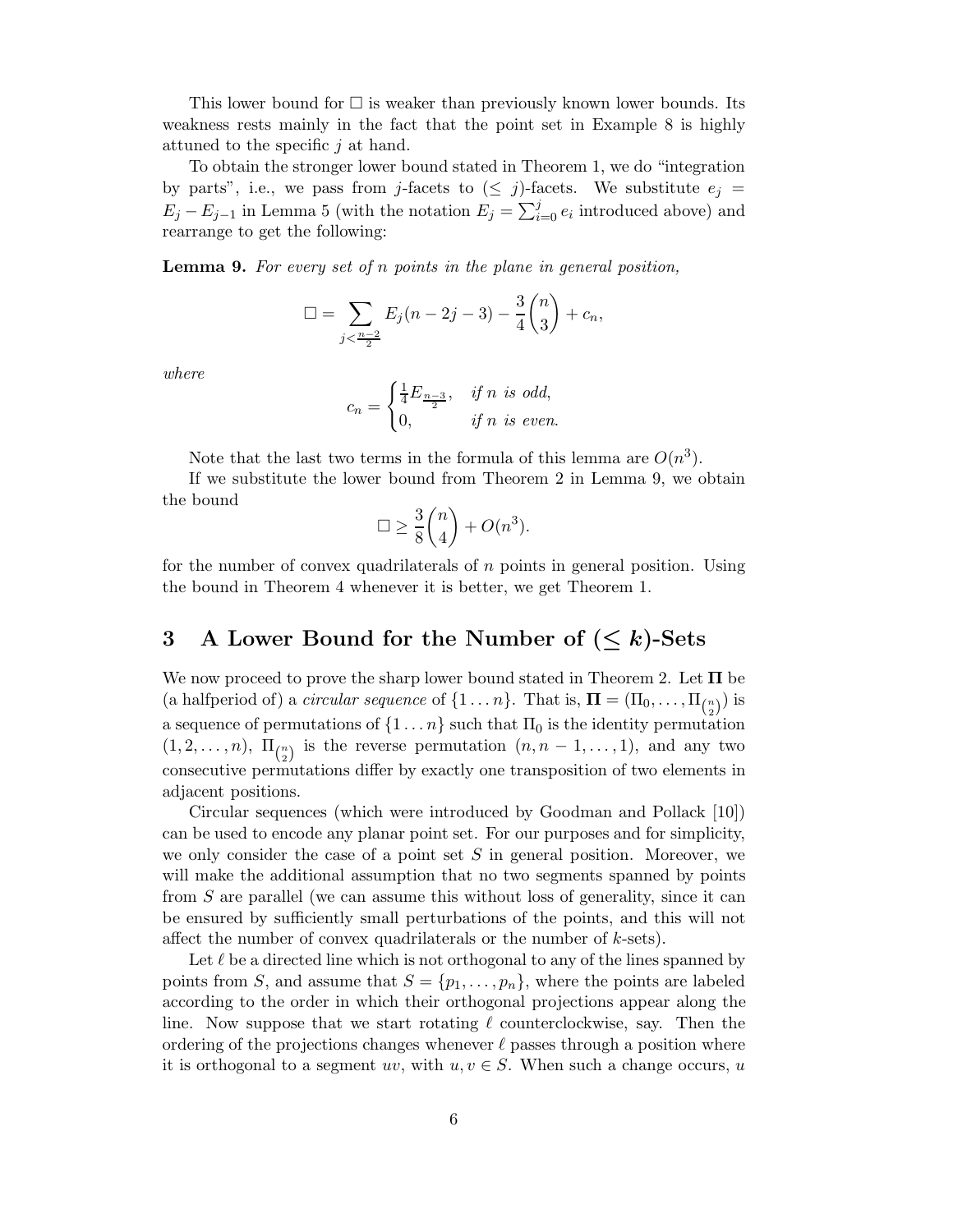and v are adjacent in the ordering, and the ordering changes by  $u$  and  $v$  being transposed. Thus, if we keep track of all permutations of the projections as the line  $\ell$  is rotated by 180°, we obtain a circular sequence  $\Pi = \Pi(S)$ . (The sequence also depends on the initial choice of  $\ell$ , which for sake of definiteness, we can assume to be vertical and directed upwards).

Observe that if a circular sequence arises in this fashion from a point set, then the  $(i - 1)$ -edges (and hence the *i*-sets) of the point set correspond to transpositions between elements in positions i and  $i + 1$ , or in positions  $n - i$ and  $n-i+1$ . These will be referred to as *i-critical* transpositions of the circular sequence.

For  $k \leq n/2$ , we consider the number of  $(\leq k)$ -critical transpositions, i.e., the number of transpositions that are *i*-critical for some  $i \leq k$ .

**Theorem 10.** For any circular sequence  $\Pi$  on n elements and any  $k \leq n/2$ , the number of  $(\leq k)$ -critical transpositions is at least  $3\binom{k+1}{2}$ .

(To be completely precise, for  $k = n/2$ , the lower bound is min $\{\binom{3(k+1)}{2}, \binom{n}{2}\},$ but we ignore this since it is only relevant for  $n \leq 6$ .) If the sequence arises from a set S of n points in general position in the plane as the list of the combinatorially different orthogonal projections of S onto a rotating directed line, then the *i*-critical swaps are in one-to-one correspondence with the *i*-sets of S, and hence with the  $(i-1)$ -edges of S. Thus, the number  $E_j = \sum_{i=0}^j e_i$  of  $(\leq j)$ -edges of S is at least  $3\binom{j+2}{2}$ , which will prove Theorem 2.

*Proof.* Fix k and let  $m := n - 2k$ . It will be convenient to label the points so that the starting permutation is

$$
\Pi_0 = (a_k, a_{k-1}, \dots, a_1, b_1, b_2, \dots, b_m, c_1, c_2, \dots, c_k).
$$

We introduce some terminology. We say that an element  $x$  exits (respectively, enters) through the ith A-gate if it moves from position  $k - i + 1$  to position  $k - i + 2$  (respectively, from position  $k - i + 2$  to position  $k - i + 1$ ) during a transposition with another element. Similarly,  $x \text{ } exits \text{ }$  (respectively, enters) through the ith C-gate if it moves from position  $m + k + i$  to position  $m+k+i-1$  (respectively, from  $m+k+i-1$  to  $m+k+i$ ) during a transposition. Observe that for  $1 \leq i \leq j \leq k$ ,  $a_j$  has to exit through the *i*th A-gate and to enter through the *i*-th *C*-gate at least once, and analogously for  $c_j$ .

Further, we say that  $a \in \{a_1, \ldots, a_k\}$  (respectively,  $c \in \{c_1, \ldots, c_k\}$ ) is confined until the first time it exits through the 1st A-gate (respectively, Cgate); then it becomes free. Elements  $b \in \{b_1, \ldots, b_m\}$  are always free.

Simplifying Observation. For every circular sequence  $\Pi'$ , there is another sequence  $\Pi$  with the same number of  $(\leq k)$ -critical transpositions and without transpositions between confined elements. Thus, we may restrict our attention to sequences without such confined transpositions.

Proof of the observation. To see why this is so, consider the first confined transposition in  $\Pi'$  (if there isn't any, we are done). Clearly, this first transposition must be either between two a's or between two c's. But before  $a_i$  and  $a_j$ , say, can be transposed, every  $a_s$  with  $i < s < j$  has to be transposed with either  $a_i$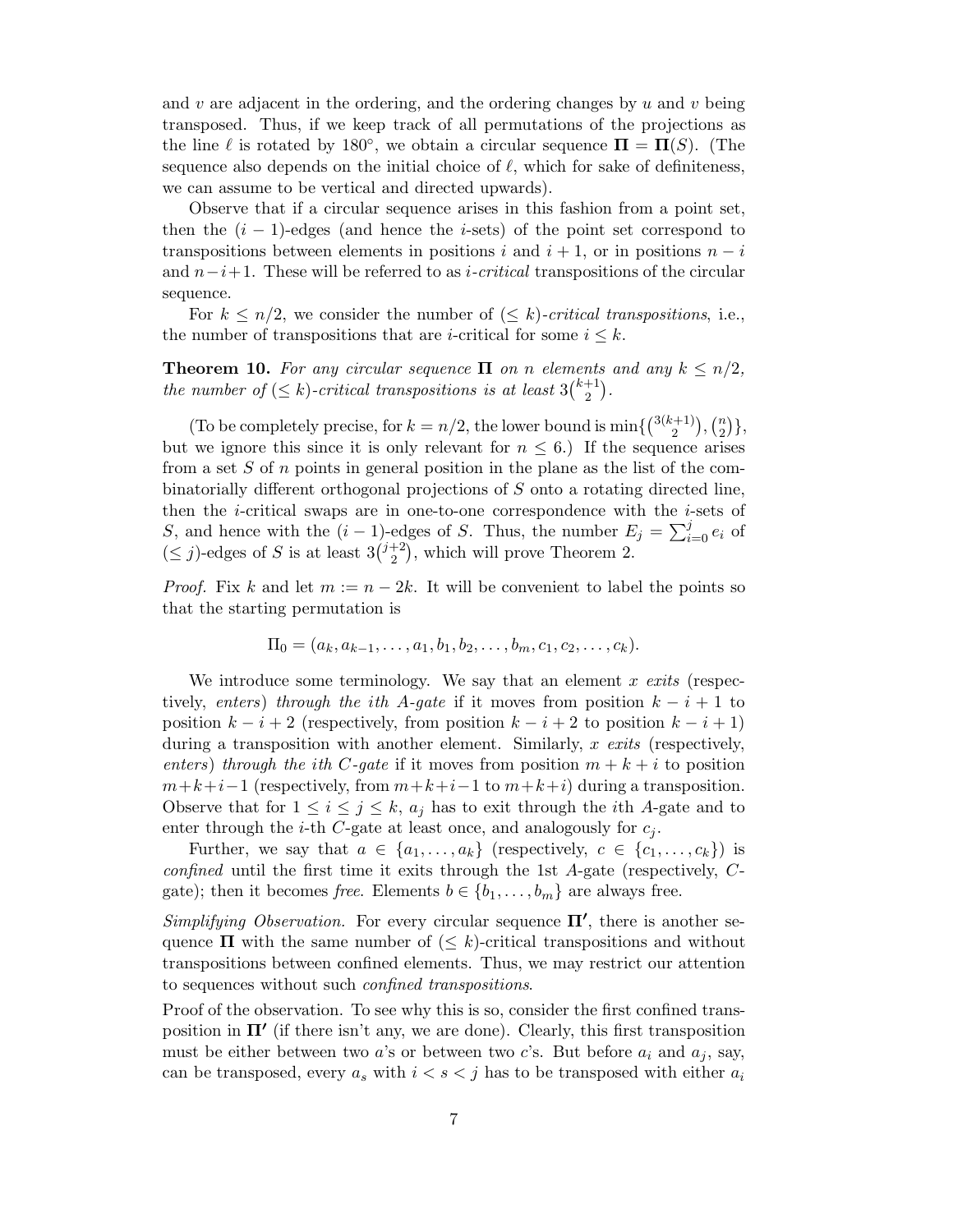or  $a_j$ . And as long as  $a_j$  is confined, every element  $a_s$ ,  $s < j$  which has not yet been transposed with  $a_i$  is also confined.

Therefore, the first confined transposition has to happen between two a's (or between two *c*'s) that are adjacent in the starting permutation  $\Pi'_{0}$ , say between  $a_i$  and  $a_{i+1}$ . Now we can modify  $\Pi'$  as follows: Instead of transposing  $a_i$  and  $a_{i+1}$  when it happens in  $\Pi'$ , let  $a_{i+1}$  follow the "path" of  $a_i$  in  $\Pi'$  and vice versa, and only transpose  $a_i$  and  $a_{i+1}$  in the end. (Observe that for this to be feasible, it is crucial that  $a_i$  and  $a_{i+1}$  are adjacent in  $\Pi'_0$ .) This does not affect the number of  $(\leq k)$ -critical transpositions and deletes one confined transposition without generating any new ones, which (by induction, say) proves the observation.

So we may assume that the circular sequence  $\Pi$  does not contain any confined transpositions. Now, let us write down the *liberation sequence*  $\sigma$  of all a's and c's in the the order in which they become free. Since  $\Pi$  does not contain any confined transpositions, the a's appear in  $\sigma$  in increasing order (i.e.,  $a_i$ ) precedes  $a_j$  in  $\sigma$  if  $i < j$ ) and the same holds for the c's.

We are now ready to estimate the number of  $(\leq k)$ -critical transpositions. As observed above, for  $1 \leq i \leq j \leq k$ ,  $a_j$  has to exit through the *i*th A-gate and to enter through the *i*-th C-gate at least once, and  $c_i$  has to exit through the ith C-gate and to enter through the ith A-gate at least once. For each of these inevitable events, we count the first time it happens. This gives a total count of  $4\binom{k+1}{2}$  transpositions, all of which are  $(\leq k)$ -critical. (In the case  $k = n/2$ , i.e.  $m = 0$ , the 1st A-gate and the 1st C-gate coincide, so we obtain  $2k = n$  fewer critical transpositions by our way of counting, but we can ignore this case since for  $k = n/2$ , all  $\binom{n}{2}$  transpositions are critical.)

What is the overcount? The transpositions that are counted twice are precisely the transpositions between some  $a_j$  and some  $c_l$  during which, for some  $i \leq \min\{j, l\},\$ 

- 1. either  $a_i$  enters and  $c_i$  exits through the *i*th C-gate (both for the first time),
- 2. or  $a_i$  exits and  $c_l$  enters through the *i*th A-gate (both for the first time).

In order to estimate the number of such transpositions, we "credit" each transposition to the entering element. More precisely, we define a savings digraph D with vertex set  $\{a_1, \ldots, a_k\} \cup \{c_1, \ldots, c_k\}$  and the following edges: In Case 1, we put in a directed edge from  $c_l$  to  $a_j$ , and in Case 2 a directed edge from  $a_j$ to  $c_l$ .

Thus, the number of  $(\leq k)$ -critical transpositions is at least  $4\binom{k+1}{2}$  minus the number of edges in  $D$ , and it suffices to show that the latter is at most  $\binom{k+1}{2}$ .

For this, we estimate the in-degree of each vertex. On the one hand, observe that the in-degree of  $a_j$  is at most j (there is at most one incoming edge for each ith C-gate,  $1 \leq i \leq j$ , since we only count the first time that  $a_j$  enters through a gate). On the other hand, we observe that if there is a directed edge from  $c_l$  to  $a_j$ , then  $a_j$  precedes  $c_l$  in the liberation sequence  $\sigma$  (observe that  $a_j$  must have become free before entering through any C-gates, while  $c_l$  is still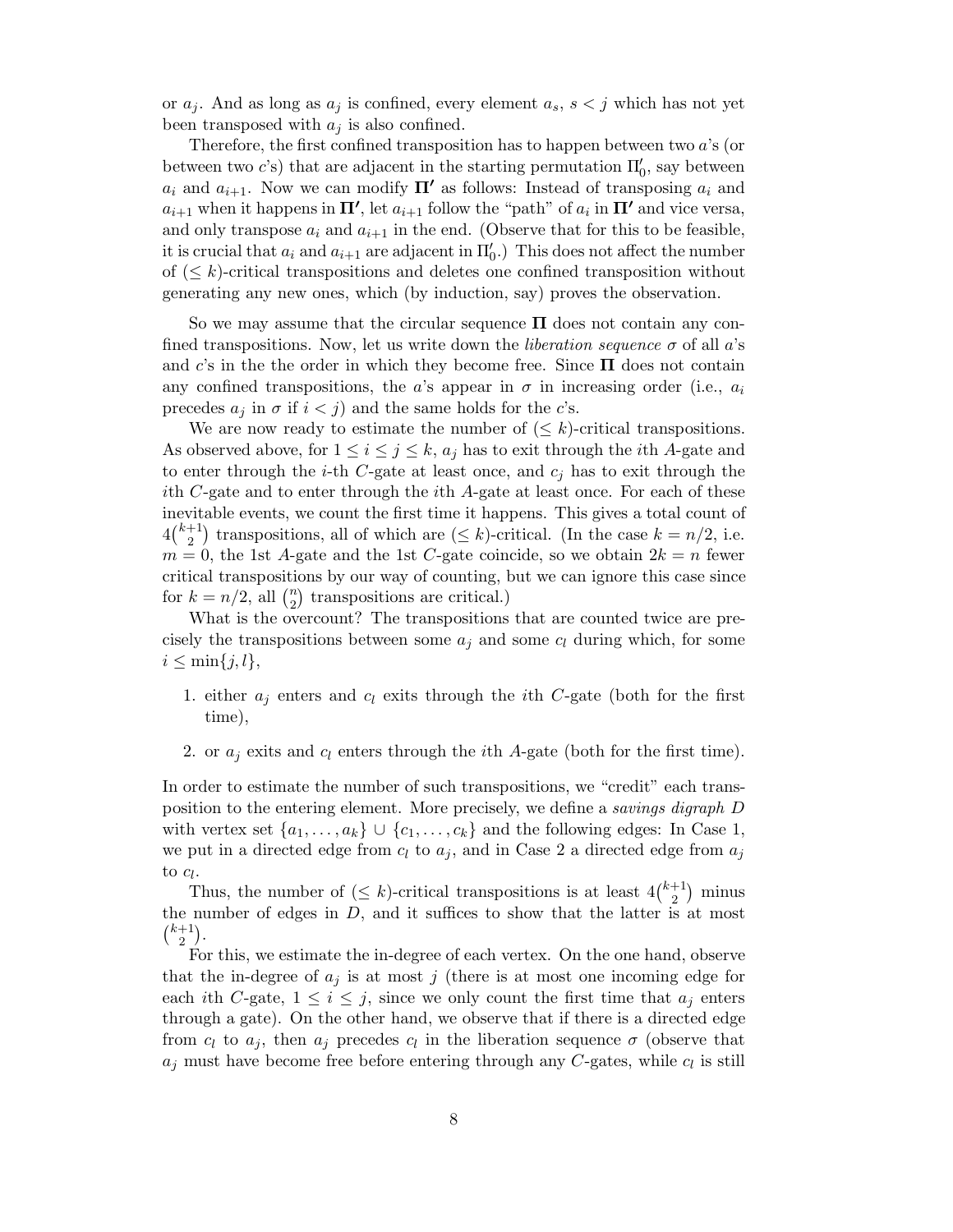confined when it exits through a C-gate for the first time; again, we may ignore the complication that the first A-gate and the first C-gate coincide if  $k = n/2$ . Thus, since any two elements are transposed at most (in fact, exactly) once, the in-degree of  $a_j$  is also at most the number of c's that come after it in the sequence  $\sigma$ . Hence, the in-degree of  $a_j$  is at most the minimum  $\mu_{\sigma}(a_j)$  of j and the number of c's that come after  $a_j$  in the sequence  $\sigma$ . Similarly, the in-degree of  $c_l$  is at at most minimum  $\mu_{\sigma}(c_l)$  of l and the number of a's which come after  $c_l$  in the sequence  $\sigma$ .

The proof is concluded by the following observation: For all  $\sigma$  (subject to the constraint that the  $a$ 's and the  $c$ 's appear in increasing order),

$$
\sum_{j=1}^{k} \left(\mu_{\sigma}(a_j) + \mu_{\sigma}(c_j)\right) = {k+1 \choose 2}.
$$
\n(4)

To prove this, first note that it obviously holds true for the sequence  $\langle a_1, a_2, \ldots, a_n \rangle$  $a_k, c_1, c_2, \ldots, c_k$ . So it suffices to show that the sum is invariant under swaps of adjacent a's and c's. Suppose then that  $\sigma = \rho \circ \langle a_i, c_i \rangle \circ \tau$  and that  $\sigma' = \rho \circ \langle c_l, a_i \rangle \circ \tau$  (where "∘" denotes concatenation of sequences). First observe that  $\mu_{\sigma}(x) = \mu_{\sigma'}(x)$  for all  $x \neq a_j, c_l$ . Moreover,

$$
\mu_{\sigma}(a_j) = \min\{j, k - l + 1\}, \qquad \mu_{\sigma}(c_l) = \min\{l, k - j\}, \mu_{\sigma'}(a_j) = \min\{j, k - l\}, \qquad \mu_{\sigma'}(c_l) = \min\{l, k - j + 1\}.
$$

We distinguish two cases: On the one hand, if  $j + l \leq k$ , then  $\mu_{\sigma}(a_j) = j =$  $\mu_{\sigma'}(a_j)$  and  $\mu_{\sigma}(c_l) = l = \mu_{\sigma'}(c_l)$ , i.e. nothing changes. On the other hand, if  $j + l > k$ , then  $\mu_{\sigma}(a_j) = k - l + 1 = \mu_{\sigma'}(a_j) + 1$  and  $\mu_{\sigma}(c_l) = k - j = \mu_{\sigma'}(c_l) - 1$ , so the sum remains unaffected. This proves (4) and hence the theorem.  $\Box$ 

#### 4 *j*-Edges for Large  $i$

The goal of this section is to show that, as stated in Theorem 1, the constant factor for  $\binom{n}{4}$  is strictly larger than 3/8. We will exploit the fact that while the lower bound  $E_j \geq 3\binom{j+2}{2}$  is sharp for  $j < n/3$ , it is no longer tight for j close to  $n/2$  (in particular, observe that for odd n,  $E_{(n-3)/2} = {n \choose 2} \sim 4 {n-3/2 \choose 2}$ ). Specifically, we will use the following result from [20]:

Theorem 11. Let S be a set of n points in the plane, and consider a (not necessarily contiguous) index set  $K \subseteq \{1, 2, ..., \lfloor n/2 \rfloor\}$ . Then the total number of k-sets with  $k \in K$  is at most

$$
2n\sqrt{2\sum_{k\in K}k}.
$$

In particular, let  $m = \lfloor n/2 \rfloor$ , and apply this theorem to the intervals of the form  $\{j+2, j+3, \ldots, m\}$ . Observing that  $e_i$  is preciselly the number of  $(i + 1)$ -sets, we obtain that for all  $j \leq m - 1$ ,

$$
E_{m-1} - E_j \le 2n\sqrt{2\sum_{i=j+2}^{m} i} = 2n\sqrt{m^2 + m - j^2 - 3j - 2},
$$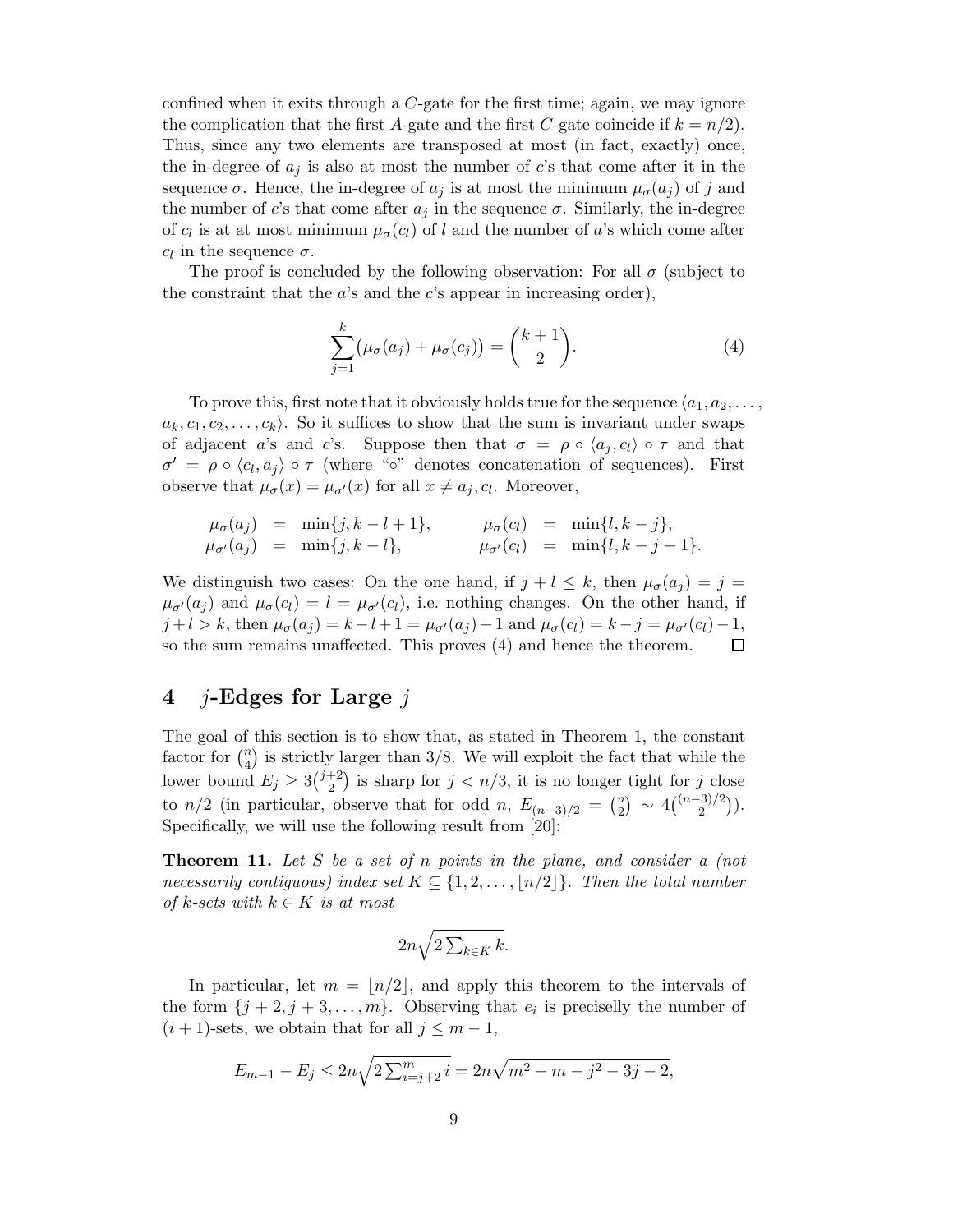and since  $E_{m-1} \geq {n \choose 2}$ ,

$$
E_j \geq {n \choose 2} - 2n\sqrt{m^2 + m - j^2 - 3j - 2},
$$

which proves Theorem 4.

Combining the two theorems, we get

$$
E_j \ge 3\binom{j+2}{2} + \max\left(0, \binom{n}{2} - 3\binom{j+2}{2} - n\sqrt{n^2 + 2n - 4j^2 - 12j - 8}\right)
$$
  
 
$$
\ge 3\binom{j+2}{2} + n^2 \max\left(0, \frac{1 - 3(j/n)^2}{2} - \sqrt{1 - 4(j/n)^2}\right) + O(n).
$$

The "max" term is positive for  $j/n \ge t_0 = \sqrt{(2\sqrt{13} - 5)/9} \approx 0.4956$ , so we do gain when j is very near  $n/2$ . Using Lemma 9, we get

$$
\Box = \sum_{j \le m-1} (n - 2j - 3) E_j + O(n^3)
$$
  
\n
$$
\ge \sum_{j \le m-1} 3(n - 2j - 3) {j + 2 \choose 2}
$$
  
\n
$$
+ n^3 \sum_{\substack{t_0, t_0 \le j \le m}} (1 - 2(j/n)) \left( \frac{1 - 3(j/n)^2}{2} - \sqrt{1 - 4(j/n)^2} \right) + O(n^3)
$$
  
\n
$$
= \frac{3}{8} {n \choose 4} + n^4 \int_{t_0}^{1/2} (1 - 2t) \left( \frac{1 - 3t^2}{2} - \sqrt{1 - 4t^2} \right) dt + O(n^3).
$$

Thus,

$$
\Box \ge (3/8 + \varepsilon) {n \choose 4} + O(n^3),
$$

with

$$
\varepsilon = 24 \int_{t_0}^{1/2} (1 - 2t) \left( \frac{1 - 3t^2}{2} - \sqrt{1 - 4t^2} \right) dt \approx 1.0887 \cdot 10^{-5}.
$$

This completes the proof of Theorem 1. We remark that in the set-up of Theorem 11, an asymptotically stronger lower bound of  $O(n (|K| \sum_{k \in K} k)^{1/3})$ can be proved  $[4, 7]$ . This, in turn, can be used for a further tiny improvement in the  $\varepsilon$ . We omit the details.

Acknowledgements. The authors would like to thank Stephane Durocher, Jiří Matoušek, Vera T. Sós and Imre Bárány for helpful discussions.

#### References

[1] Bernardo M. Ábrego and Sylvia Fernández-Merchant. A lower bound for the rectilinear crossing number. Manuscript, 2003.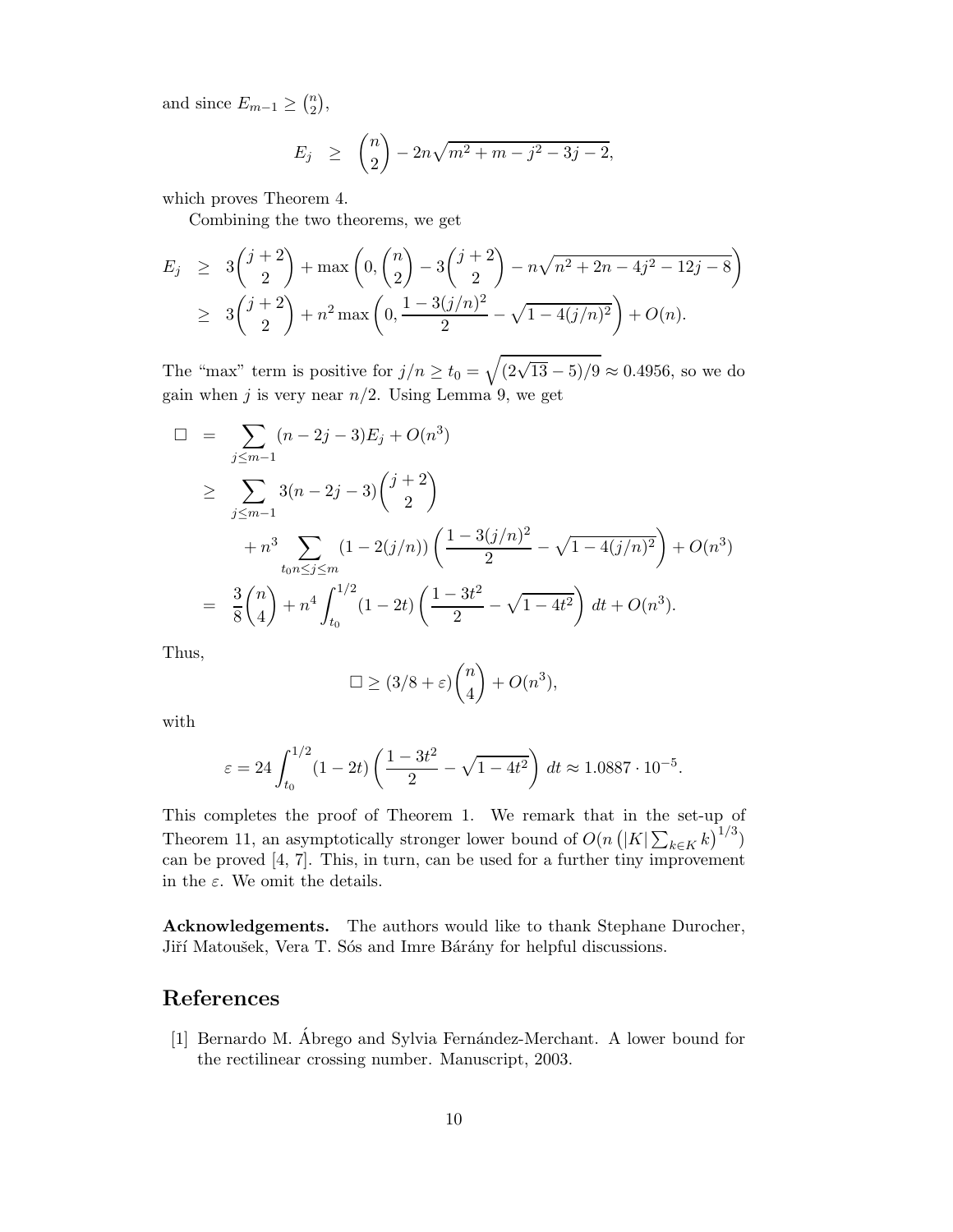- [2] Oswin Aichholzer, Franz Aurenhammer, and Hans Krasser. On the crossing number of complete graphs. In Proc.  $18^{th}$  Ann. ACM Symp. Comp. Geom., Barcelona, Spain (2002), pp. 19–24.
- [3] Noga Alon and Ervin Győri. The number of small semispaces of a finite set of points in the plane. J. Combin. Theory Ser. A 41 (1986), 154–157.
- [4] Artur Andrzejak, Boris Aronov, Sariel Har-Peled, Raimund Seidel, and Emo Welzl. Results on k-sets and j-facets via continuous motion. Proc. 14th Annu. ACM Sympos. Comput. Geom. (1998), 192-198.
- [5] Wilhelm Blaschke. Uber affine Geometrie IX: Lösung des "Vierpunktproblems" von Sylvester aus der Theorie der geometrischen Wahrscheinlichkeiten. Leipziger Berichte 69 (1917), 436–453.
- [6] Alex Brodsky, Stephane Durocher, and Ellen Gethner. Toward the Rectilinear Crossing Number of  $K_n$ : New Drawings, Upper Bounds, and Asymptotics. Discrete Math. 262 (2003), 59–77.
- [7] Tamal Dey. Improved bounds on planar k-sets and related problems. Discr. Comput. Geom. 19(3) (1998), 373–382.
- [8] Herbert Edelsbrunner, N. Hasan, Raimund Seidel, and X. J. Shen. Circles through two points that always enclose many points. Geometriae Dedicata 32 (1989), 1–12.
- [9] Paul Erdős, László Lovász, A. Simmons, and Ernst G. Strauss. Dissection graphs of planar point sets. In A Survey of Combinatorial Theory, North Holland, Amsterdam, (1973), pp. 139–149.
- [10] Jacob E. Goodman and Richard Pollack. On the combinatorial classification of nondegenerate configurations in the plane. J. Combin. Theory Ser. A 29 (1980), 220-235.
- [11] Richard K. Guy. A combinatorial problem. NABLA (Bull. Malayan Math. Soc.) 7 (1967), 68–72.
- [12] H. F. Jensen. An upper bound for the rectilinear crossing number of the complete graph. J. Combin. Theory Ser. B  $10$  (1971), 212–216.
- [13] J. Moon. On the distribution of crossings in random complete graphs. J. Soc. Indust. Appl. Math. 13 (1965), 506–510.
- [14] Edward R. Scheinerman and Herbert S. Wilf. The Rectilinear Crossing Number of a Complete Graph and Sylvester's "Four Point Problem" of Geometric Probability. American Mathematical Monthly 101(10) (1994), 939–943.
- [15] David Singer. Rectilinear crossing numbers. Manuscript (1971), available at http://www.cwru.edu/artsci/math/singer/home.html.